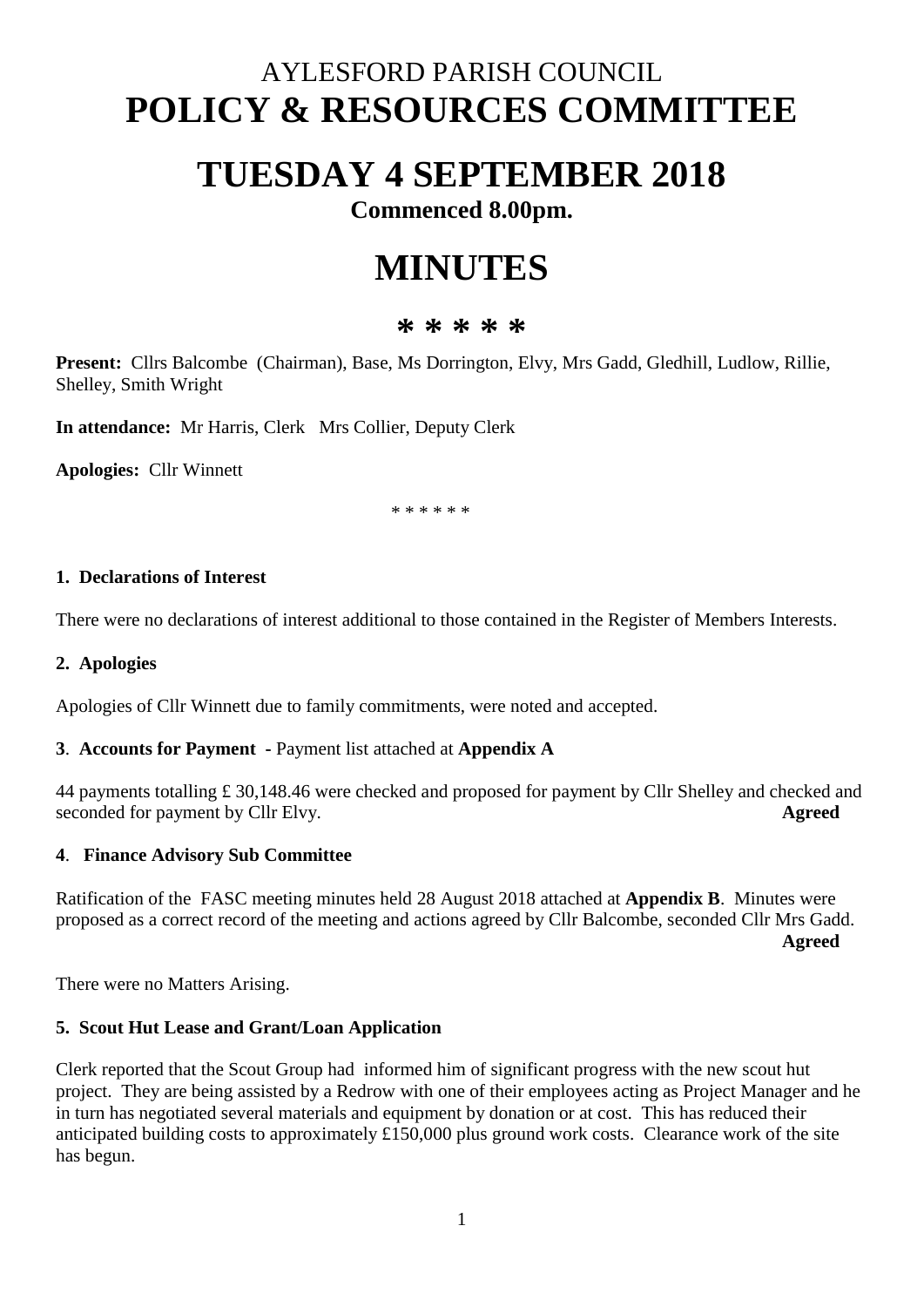They continue to fund raise and research grants available with the assistance of the Scouting Association's chief fund raiser. They also have the support of Tracey Crouch MP. The Parish Council has agreed a 99 year lease free of charge for the land and will meet the legal costs for the lease, approximately £1250. Their website shows the amount raised to date at approximately £43K and they have recently been successful in obtaining a grant of £10,000 from the Bernard Sunley Trust.

The Clerk has already advised the Group that their application to the Council for a grant of £25,000 and an interest free loan of £25,000 is considered by Members as too large an amount for the Council to commit to one project of this kind.

Members **agreed** they could not commit to making a grant and/or loan without further financial details from the Scout Group on the project – exact costs and funding already in place and committed. They suggested a meeting with Group representatives, local ward members, Tracey Crouch MP (if available) and the Clerk to discuss the whole project in detail and what further assistance would be appropriate for the Council. The Clerk was asked to set this up with the Scout Group. **Clerk**

#### **6. Annual Reserve Allocation**

Clerk's report attached at **Appendix C** was discussed. The Clerk stated that the projects listed were not definite and could be amended or changed but they are listed as the current priorities and give an indication of the funding required. In fact Eccles Traffic Management Scheme could now be deleted following Kent Highways advice that the proposal for a 20mph scheme through the village could not be done by signage, thereby increasing the cost of a traffic management scheme to £60k minimum. Additionally the 40mph to 30mph proposal for Bull Lane at is junction with Pilgrims Way would be contrary to DfT guidance. The Clerk asked that Members consider how much additional funding they wished to raise for special projects over the next five years (Annual Reserve Fund Allocation). This in turn will then enable the Clerk to work out the precept level required.

After discussion it was proposed by Cllr Base, seconded Cllr Smith, that a financial strategy of a £10k ARFA increase above the inflation increase of £5k, be the aim based on an approximate 6.38% increase on precept for the next 5 years. After a vote of 8 for, 2 against, this was **agreed. Clerk**

#### **7. Public Conveniences**

Clerk reported on the TMBC report attached at **Appendix D.** The Parish Council has been asked to initially respond to the following items which would relate to the public convenience in the Aylesford Village Square:

The value/need for this particular facility – The committee considered it was valued and needed.

The perceived level of use and whether this is local or wider use – The committee considered it is well used particularly by visitors to the village attracted by its historical interest and the new river path.

The condition of the current facilities – The committee considered the facilities to be in good condition.

Would the Parish Council be open to discussion regarding the potential transfer of these facilities to itself – Yes.

Clerk to respond to TMBC accordingly. **Clerk**

**8. Law and Order** - No report to this meeting.